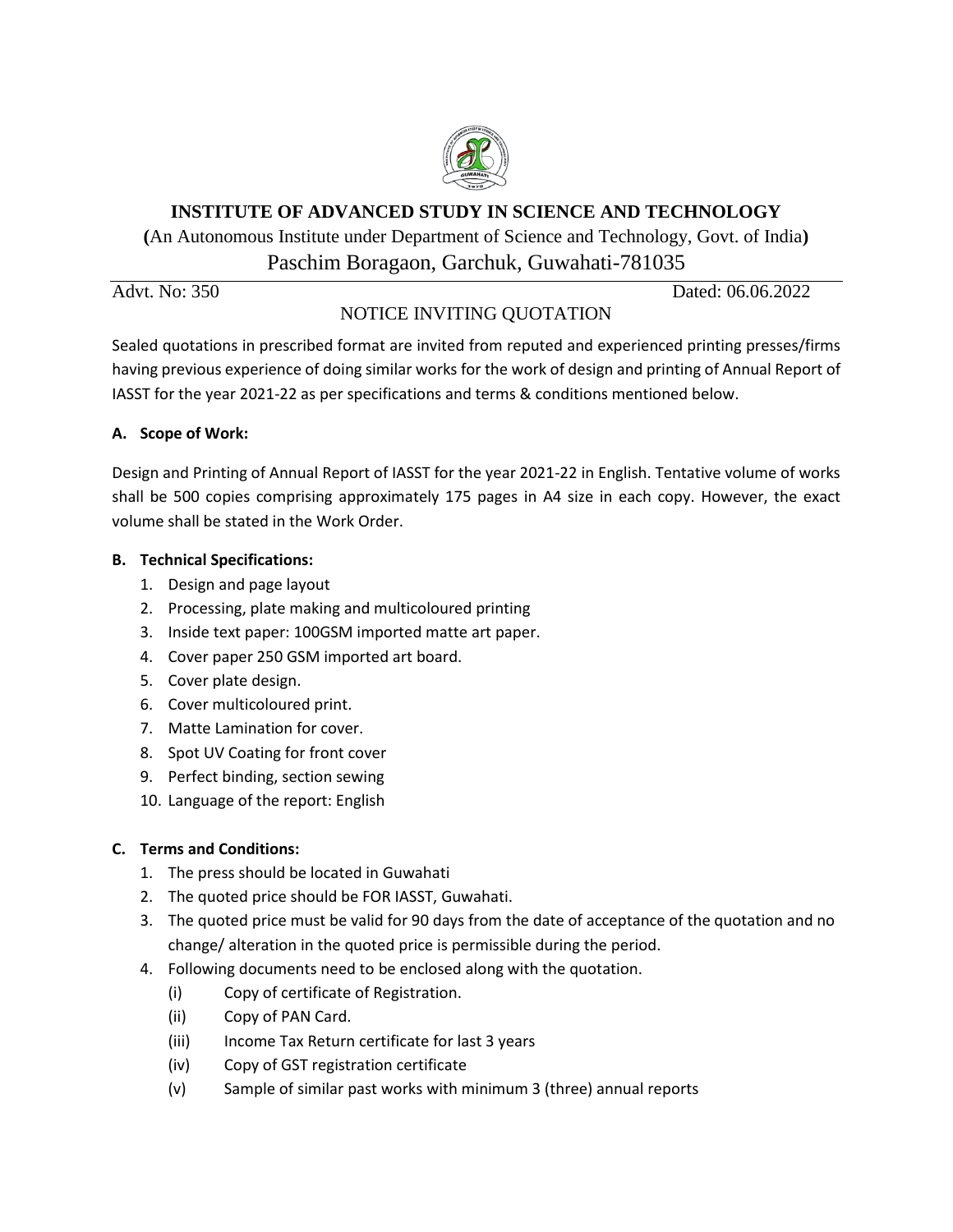- (vi) Copy of the bid document with seal and signature of the Authorized person in each page as a token of acceptance of the bid.
- 5. Quotation must be submitted on or before the closing date. If the last date falls on a holiday, the next working day shall be considered as the last day.
- 6. Quotation must be submitted in the prescribed format given in Annexure-A and Annexure-B. Detail specifications of the item, basic price and taxes (separately) shall be mentioned in the quotation. Incomplete quotations, quotation not submitted in prescribed format and quotation received after due date shall not be accepted.
- 7. The authority possesses the right to cancel quotations, any or all without assigning any reason thereof.
- 8. The selected bidder has to submit minimum 5 nos. of sample design (both coverpage and internal) for IASST
- 9. The Payment will be made after delivery of materials.

## **D. Date and Place of Submission:**

The sealed quotation shall be received in the Office of the Registrar, IASST, Paschim Borogaon, Gorchuk, Guwahati-781035 **within 15 days** from the date of publication of this notice.

### **E. Address for Communication:**

All communication to be made in the following address only.

Registrar Institute of Advanced Study in Science and Technology (IASST) Vigyan Path, Paschim Boragaon, Gorchuk Guwahati, Assam. Pin – 781035 Phone: 0361-2270095 Email: registrar@iasst.gov.in

Registrar, IASST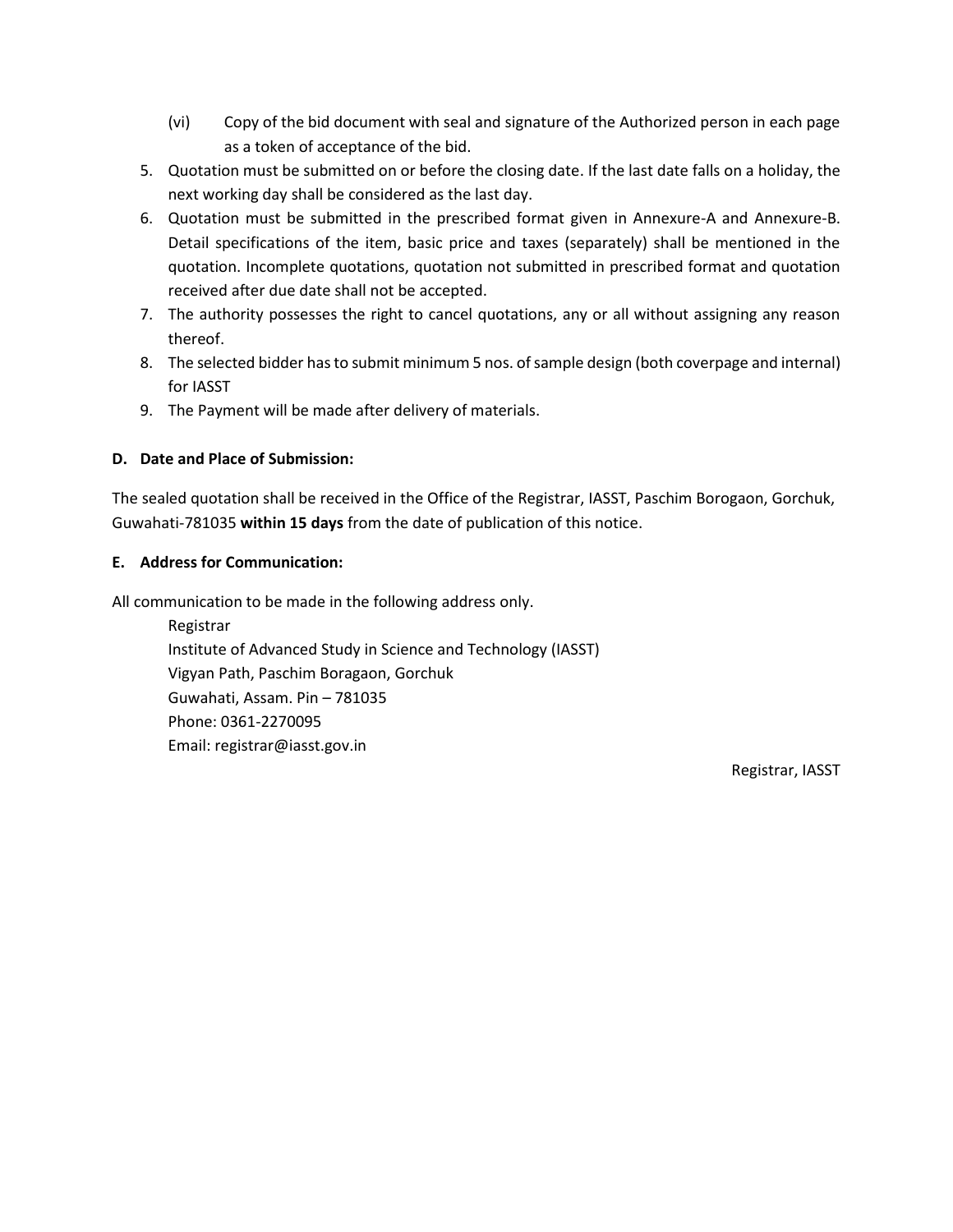#### **Annexure-A**

## **Form1: Format for Submitting Quotation**

- 1. Press/Firm/Agency Details :
	- a. Name
	- b. Address
	- c. Phone No
	- d. Email
- 2. Registration No. of the Press/Firm/ Agency (attach certificate) :
- 3. GST Registration No (attach certificate)
- 4. PAN No. (attach certificate)
- 5. Authorized person:
	- a. Name:
	- b. Designation:
	- c. Mobile Phone No:
	- d. Email:
- 6. Previous Experience of design and printing of Annual Report:

#### (Write minimum 3 records. Submit sample reports along with the quotation)

| Sl. No | Name of the Institute/Organization |        |  | Year of the Annual   No. of Copies Printed |
|--------|------------------------------------|--------|--|--------------------------------------------|
|        |                                    | Report |  |                                            |
|        |                                    |        |  |                                            |
|        |                                    |        |  |                                            |

#### 7. Technical Specifications of the offered items

| SI No. | Item Name | Specification |  |  |
|--------|-----------|---------------|--|--|
|        |           |               |  |  |
|        |           |               |  |  |
|        |           |               |  |  |
|        |           |               |  |  |
|        |           |               |  |  |

Date: Case of the Signature with Seal Date:

Place:  $\blacksquare$  Place:  $\blacksquare$ 

Designation: